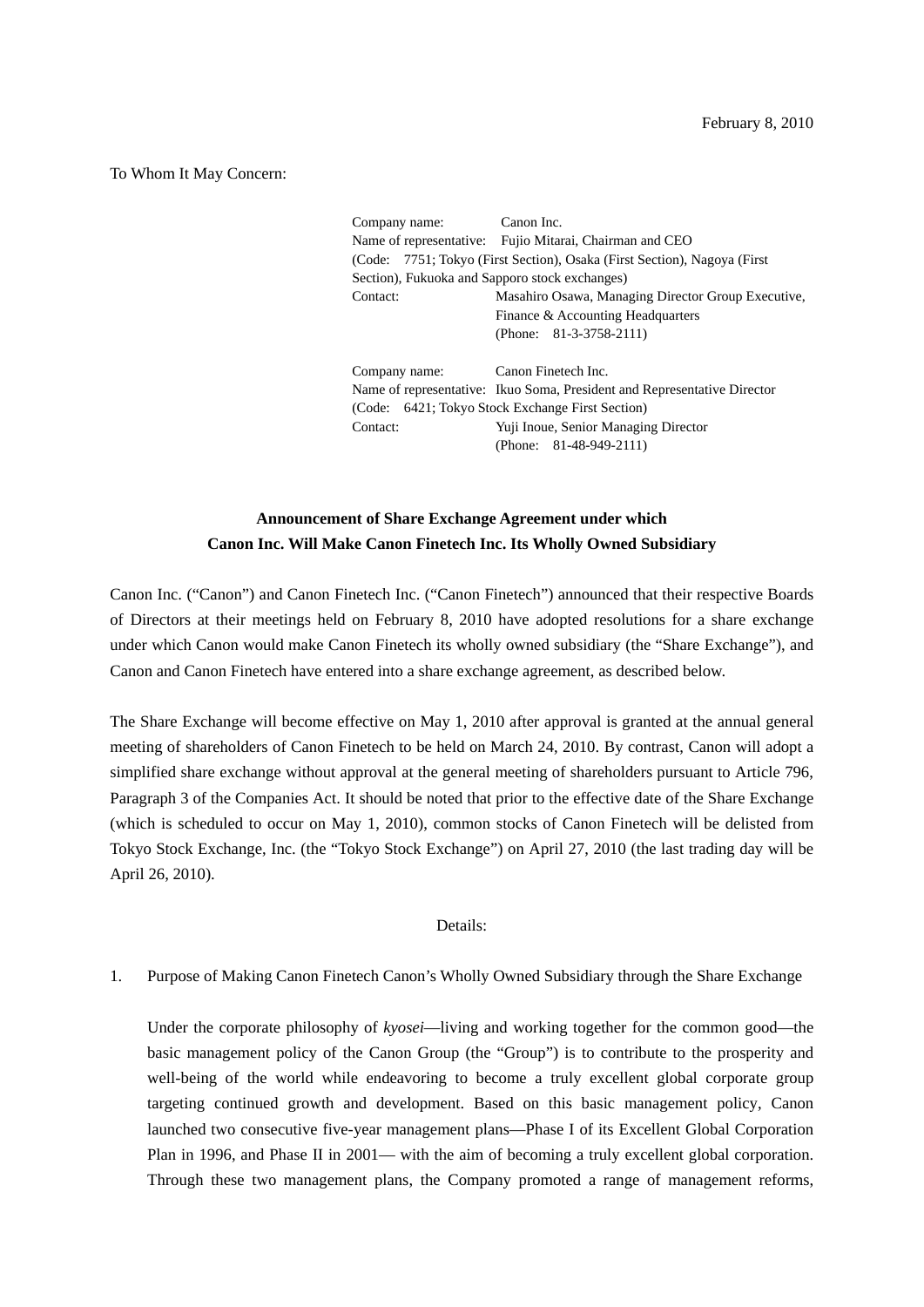thoroughly strengthening its product competitiveness and financial base. Since 2006, under a new five-year management plan—Phase III, which targets further growth and improved corporate value—Canon is pursuing "sound growth," making use of the solid management foundation achieved through the two preceding plans, and further expanding its corporate scale while maintaining a high level of profitability.

Also, as one of the core Japanese members of the Group, Canon Finetech has contributed to the development of the Group mainly through the development, design and production of multifunction printers ("MFPs") and paper handling equipment. Additionally, Canon Finetech has contributed to the consolidated earnings of the Group by making full use of its original technologies and know-how to reinforce its independent businesses and expand its business domains. In 2008, Canon Finetech made Nisca Corporation its wholly owned subsidiary to boost the strength of the Group and promote quick and efficient business deployment. Thus, as a listed company, Canon Finetech has carried out continuous management efforts.

However, while the global economy currently appears to be on track for a recovery, because it appears that it will take the form of an L-shaped recovery, the Group expects the surrounding business environment will continue to prove difficult. Faced with these circumstances, in the area of business machines, the Group has steadily carried out such measures, as launching innovative and strategic products and reinforcing direct distribution channels in the United States in anticipation of new initiatives after the economic recovery, entering into an alliance with Hewlett-Packard for next-generation office systems, entering a marketing collaboration with Adobe Systems in the area of electronic document security business, and reaching an agreement with Océ N.V. to combine printing activities.

Towards the further enhancement of these measures, the Group must further accelerate its management speed, based on the financial strength it has built up to date. Strengthening fundamental and production technologies for MFPs and related areas, the core of the business machines segment, and promptly introducing attractive new products and services represent important themes for achieving the "overwhelming No.1 position" in the area of office equipment.

Given these circumstances, Canon has decided that making Canon Finetech, the core company for MFPs and paper-handling equipment in the Group, a wholly owned subsidiary would facilitate the organic integration of both companies' management resources and further enhance the synergy effect throughout the Group.

As a result, by creating a framework that enables the flexible and swift execution of short-term, and mid- to long-term key strategies the Group will move forward as one, realizing further elevating speed management toward the early achievement of the "overwhelming No.1 position" in the office equipment segment.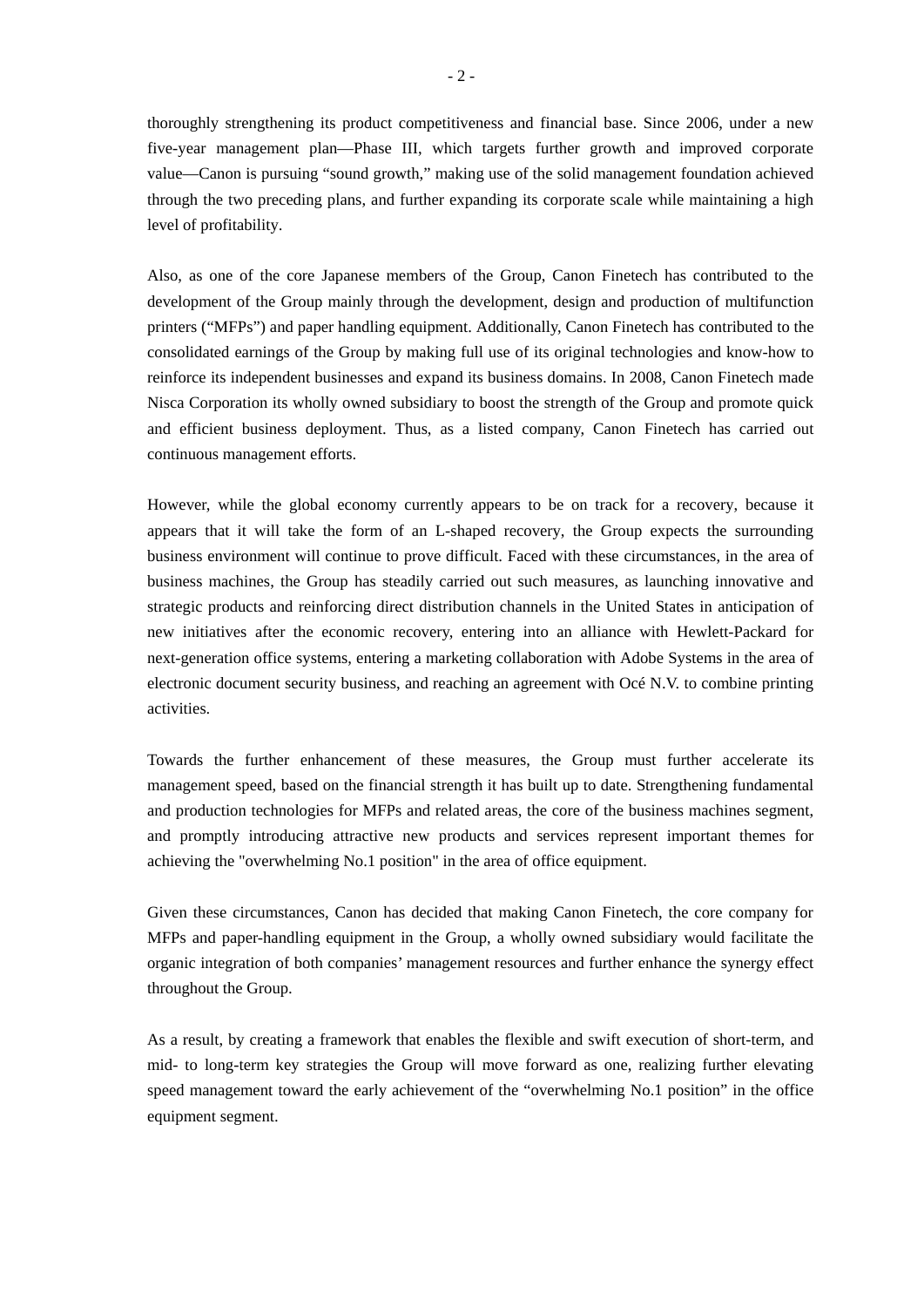## 2. Executive Summary of the Share Exchange

## (1) Share Exchange Schedule

| Record date for the annual general meeting of<br>shareholders (Canon Finetech)                     | Thursday, December 31, 2009              |
|----------------------------------------------------------------------------------------------------|------------------------------------------|
| Board resolutions adopted (Canon and Canon Finetech)                                               | Monday, February 8, 2010                 |
| Date of execution of the share exchange agreement                                                  | Monday, February 8, 2010                 |
| Annual general meeting of shareholders to approve the<br>share exchange agreement (Canon Finetech) | Wednesday, March 24, 2010<br>(scheduled) |
| Final day on which shares are traded (Canon Finetech)                                              | Monday, April 26, 2010 (scheduled)       |
| Day on which shares are delisted (Canon Finetech)                                                  | Tuesday, April 27, 2010 (scheduled)      |
| Date of the Share Exchange (effective date)                                                        | Saturday, May 1, 2010 (scheduled)        |

(Note 1) Canon will make the Share Exchange without approval at its general meeting of shareholders to the underlying share exchange agreement by adopting a simplified share exchange pursuant to Article 796, Paragraph 3 of the Companies Act.

(Note 2) The date of the Share Exchange (effective date) may be changed by agreement between Canon and Canon Finetech.

#### (2) Method of the Share Exchange

Under this share exchange transaction, Canon will become a wholly owning parent company of Canon Finetech and Canon Finetech will become a wholly owned subsidiary of Canon. The share exchange will become effective on May 1, 2010 without shareholders' approval of Canon adopting the simplified share exchange pursuant to Article 796, Paragraph 3 of the Companies Act, and subject to approval at the annual general meeting of shareholders of Canon Finetech to be held on March 24, 2010.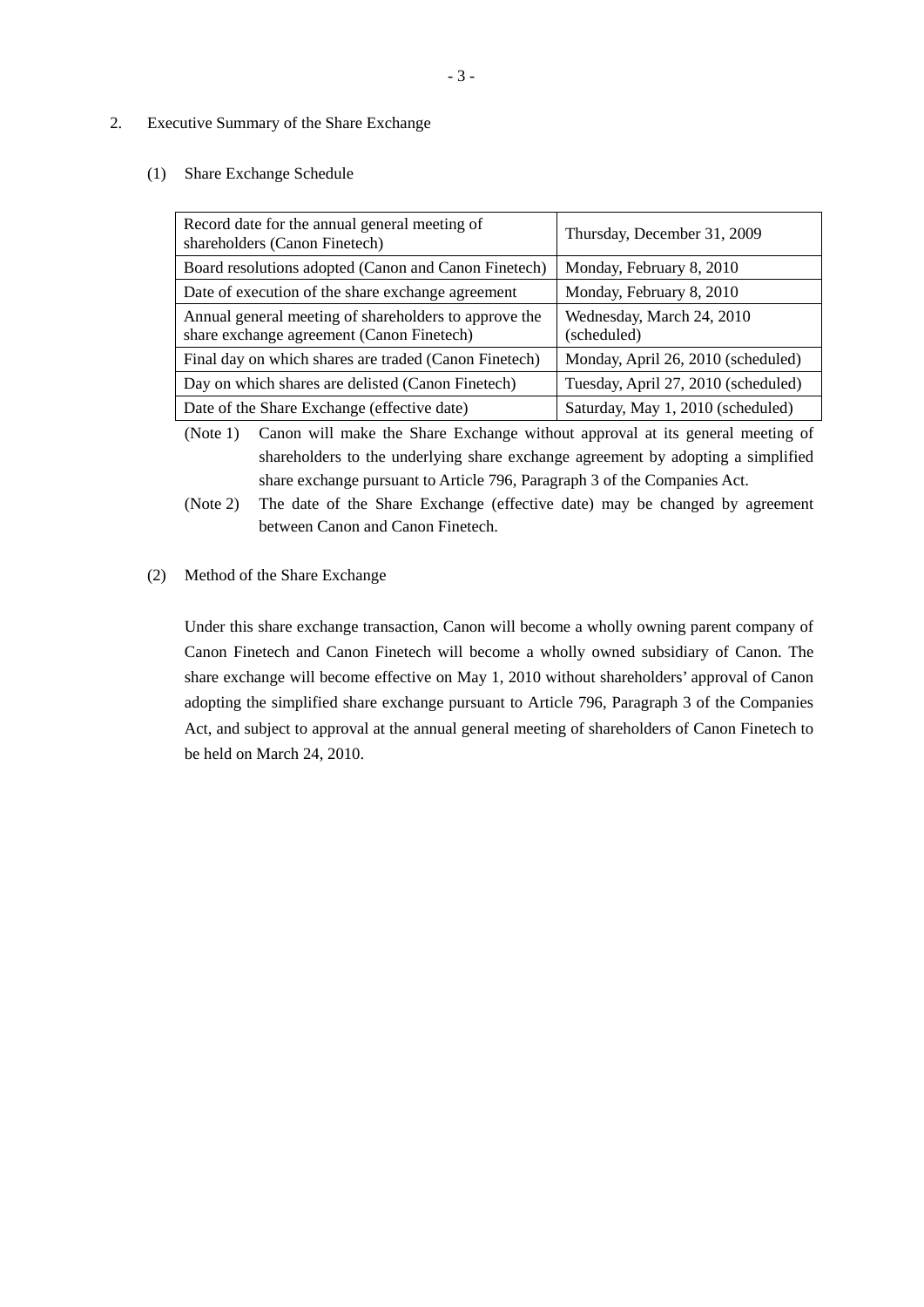|                                                                | Canon Inc.<br>(Wholly owning parent<br>company resulting from the<br>Share Exchange) | Canon Finetech Inc.<br>(Wholly owned subsidiary)<br>resulting from the Share<br>Exchange) |  |
|----------------------------------------------------------------|--------------------------------------------------------------------------------------|-------------------------------------------------------------------------------------------|--|
| Terms of allotment in<br>connection with the Share<br>Exchange |                                                                                      | 0.38                                                                                      |  |
| No. of shares to be delivered<br>upon the Share Exchange       | 6,845,822 shares of common stock (planned)                                           |                                                                                           |  |

#### (3) Terms of allotment in connection with the Share Exchange

(Note 1) Share allotment ratio

0.38shares of common stock of Canon will be allotted and delivered for one share of common stock of Canon Finetech; provided, however, that no share allotment will be made for 24,496,816 shares of common stock of Canon Finetech held by Canon for the purposes of the Share Exchange. For the sake of clarity, in case of a material change in the assumptions based on which the ratio is calculated, the above-mentioned share exchange ratio may be changed after discussion between Canon and Canon Finetech.

(Note 2) Number of Canon shares to be delivered upon the Share Exchange

Upon the Share Exchange, Canon will allot and deliver 6,845,822 shares of its common stock; however, Canon will issue no new shares, as it plans to apply its treasury shares (99,289,198 shares as at the end of January 2010) for shares so delivered. Canon Finetech will cancel all of its shares held in treasury shortly before the effectuation of the Share Exchange (the "Base Time") (including the shares to be repurchased in response to the requests of its shareholders under Article 785 of the Companies Act in connection with the Share Exchange) at the Base Time pursuant to resolution adopted at the meeting of the Board of Directors to be held prior to the effective date of the Share Exchange.

The number of shares to be allotted and delivered upon the Share Exchange may be changed by reason of cancellation of its treasury shares by Canon Finetech or other cause.

(Note 3) Treatment of shares representing any fraction of the trading unit of 100 shares ("fractional shares") The Share Exchange may result in some shareholders holding fractional shares of Canon. Those shareholders, however, will have no opportunity to sell their fractional shares on

the exchange-traded market. Shareholders who will hold fractional shares of Canon can utilize the following methods for Canon shares.

(i) Repurchase Method (shareholders can sell shares representing any fraction of less than 100 shares):

This is the method under which shareholders holding fractional shares of Canon can request Canon to repurchase the fractional shares held by them pursuant to Article 192, Paragraph 1 of the Companies Act.

(ii) Additional Purchase Method (shareholders can make additional purchase of shares to reach 100 shares):

This is the method under which shareholders holding fractional shares of Canon can request Canon to sell the number of fractional shares needed to make up one trading unit, together with the number of fractional shares held by each of them, pursuant to Article 194, Paragraph 1 of the Companies Act and the relevant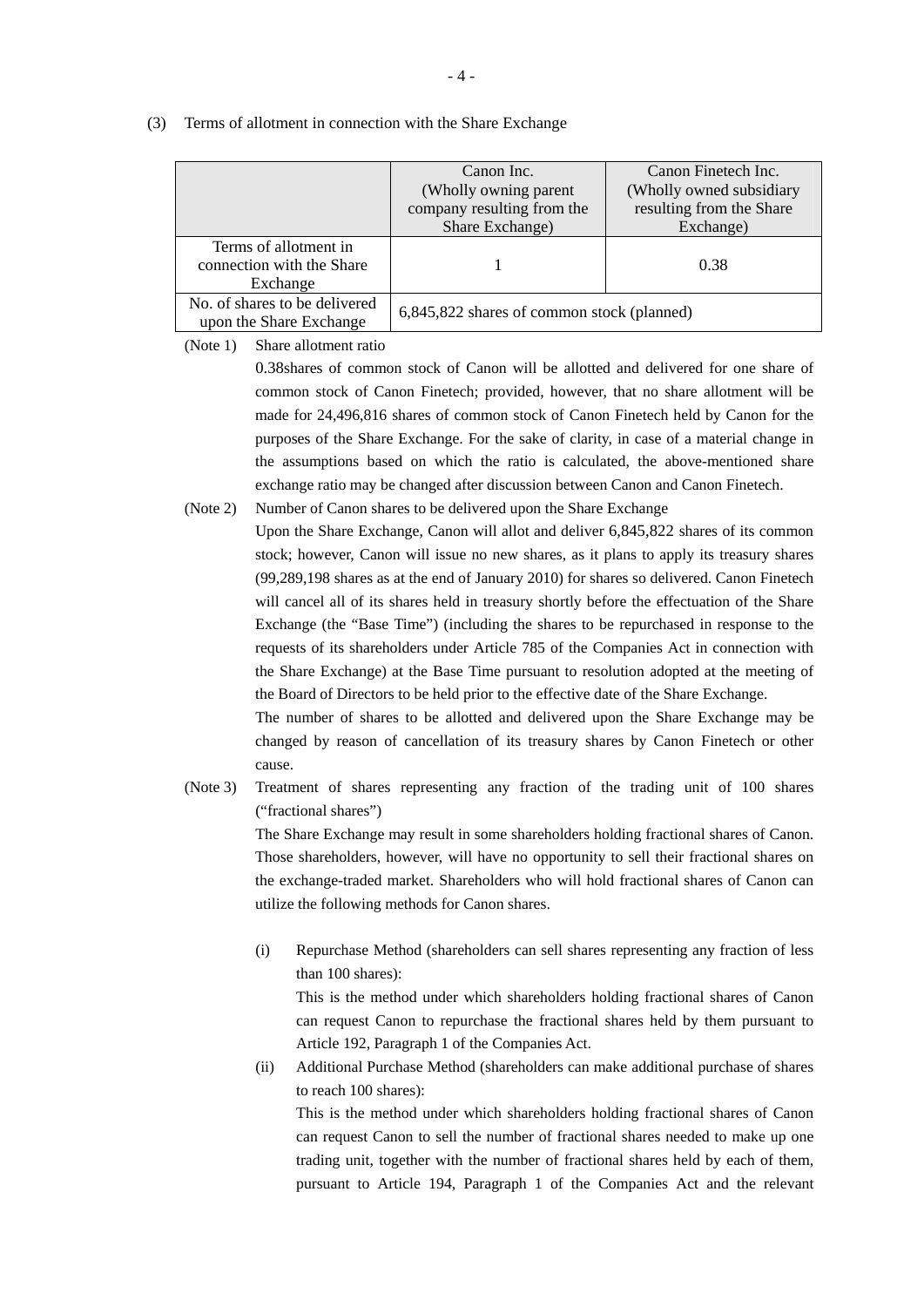provisions of the Articles of Incorporation.

- (Note 4) Treatment of fraction of less than one share Canon will pay the existing shareholders of Canon Finetech who will be allotted any fraction of less than one share of its common stock resulting from the Share Exchange the amount corresponding to the fraction of less than one share pursuant to Article 234 of the Companies Act.
- (4) Treatment of stock acquisition rights (*shinkabu-yoyaku-ken*) and debentures with stock acquisition rights:

Not applicable, as Canon Finetech has issued no stock acquisition rights and debentures with stock acquisition rights.

(5) Others

In case of a material change in the financial condition or operating results of Canon or Canon Finetech, or in case of the occurrence of any situation which might make it materially difficult to consummate the Share Exchange due to the requirements for permission, clearance or authorization or notification (including those under foreign laws) or any other event, Canon and Canon Finetech may change the terms of the Share Exchange and other terms of the share exchange agreement or terminate the share exchange agreement by mutual consent of Canon and Canon Finetech after discussion.

- 3. Basis for Calculation of the Terms of Allotment in Connection with the Share Exchange
	- (1) Basis for calculation

In order to secure the fairness of the share exchange ratio under the Share Exchange, Canon and Canon Finetech determined that each company would separately request an independent third-party appraisal agency to calculate the share exchange ratio, and designated Nomura Securities Co., Ltd. ("Nomura Securities") and Daiwa Securities Capital Markets Co., Ltd. ("Daiwa Securities CM"), respectively, as the third-party appraisal agencies to calculate the share exchange ratio.

Nomura Securities calculated the share exchange ratios by performing the average market price analysis for Canon, and the average market price analysis, comparable companies analysis and discounted cash flow analysis (DCF analysis) for Canon Finetech. The results of analysis under each of these analyses are as follows. The ranges of the share exchange ratios shown below represent the ranges of the number of shares of Canon common stock to be allotted for each share of Canon Finetech common stock.

For the average market price analysis, Nomura Securities designated February 5, 2010 as the base date, and adopted the closing stock prices on the base date, and the average closing stock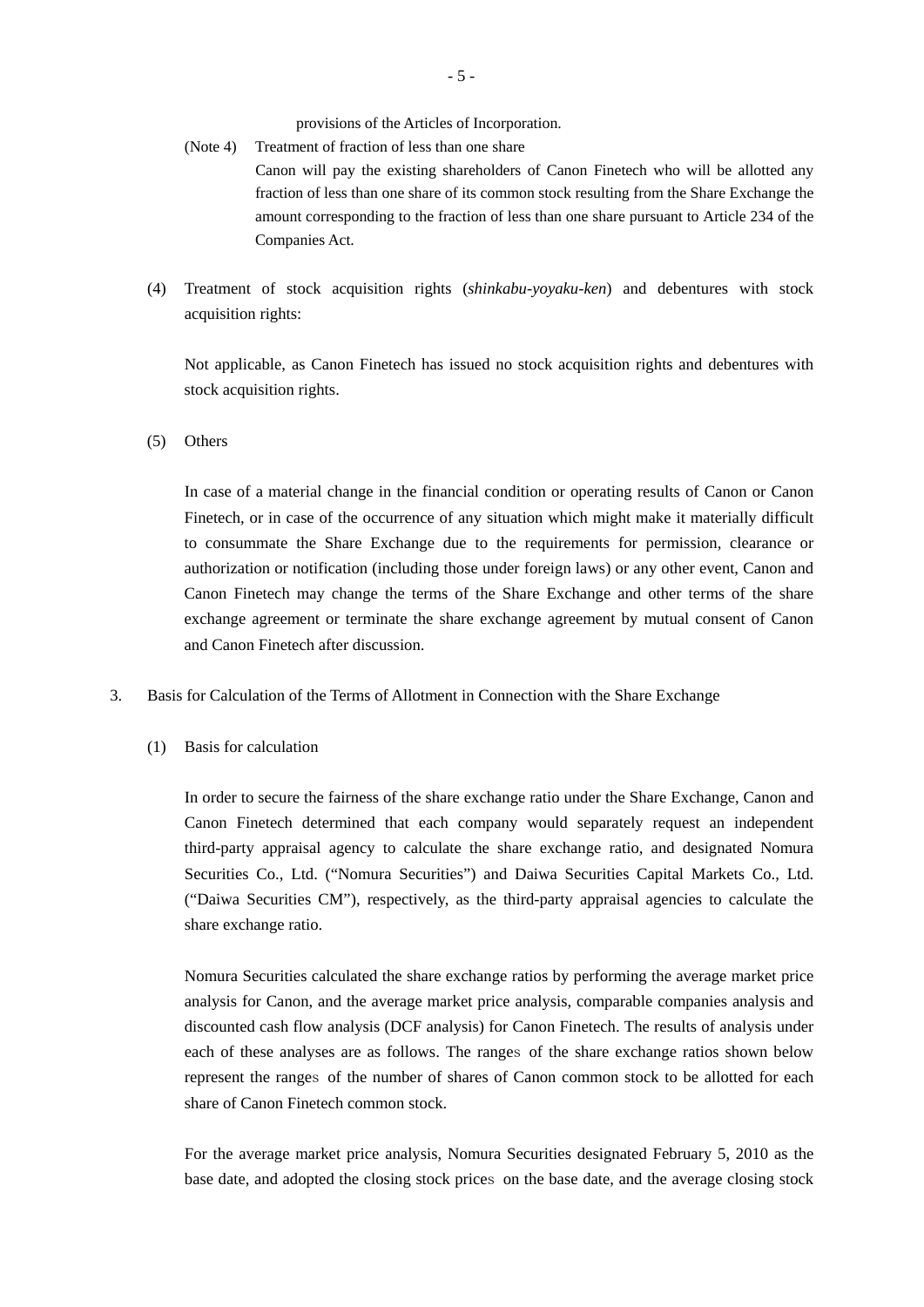prices for the periods of one month, three months and six months prior to the base date, all on the Tokyo Stock Exchange, and also adopted, for Canon, the average closing price for the period from January 28, 2010, the day immediately following the date on which the "earnings briefing (*kessan-tanshin*) for the fiscal year ended December 31, 2009" was released, to the base date, and for Canon Finetech, the average closing price for the period from January 25, 2010, the date on which the "earnings briefing for the fiscal year ended December 31, 2009" was released, to the base date.

|      | Method Adopted                 | Ranges of Share Exchange Ratio |  |  |  |
|------|--------------------------------|--------------------------------|--|--|--|
| (i)  | Average Market Price Analysis: | $0.32$ to $0.35$               |  |  |  |
| (ii) | Comparable Companies Analysis: | $0.36$ to $0.37$               |  |  |  |
|      | (iii) DCF Analysis:            | $0.37$ to $0.41$               |  |  |  |

In calculating the share exchange ratio, Nomura Securities principally used the information provided by Canon and Canon Finetech, as well as publicly available information. Nomura Securities assumed that all of those materials and information were accurate and complete and has not independently verified their accurateness and completeness. Additionally, Nomura Securities has not conducted any independent evaluation, appraisal or assessment of the assets and liabilities (including contingent liabilities) of Canon, Canon Finetech and their affiliates, including analysis and evaluation of individual assets and liabilities, and has not requested any third-party institution to evaluate, appraise or assess them. The calculations of share exchange ratios by Nomura Securities reflect the information and economic conditions as of February 5, 2010. Nomura Securities also assumed that Canon Finetech's financial forecast (including its profit plan and other information) had been reasonably reviewed and prepared by the management of Canon and Canon Finetech based on the best forecast and judgment currently available to and possible for them.

Based on the assumptions set forth above and certain other conditions, Nomura Securities rendered to Canon its opinion dated February 5, 2010 that the agreed upon number of shares of Canon common stock to be allotted for each share of Canon Finetech common stock is fair to Canon from a financial point of view.

Given that the shares of Canon common stock are listed on stock exchanges and the market prices are available, Daiwa Securities CM made the calculation of Canon common stock by the market price analysis (Daiwa Securities CM designated February 5, 2010 as the base date, and adopted the volume weighted average prices for the period from January 26, 2010, the business day immediately following the date on which the "earnings briefing for the fiscal year ended December 31, 2009" was released by Canon Finetech, to the base date, and the volume weighted average prices for the periods of one month, three months and six months prior to the base date). Given that the shares of Canon Finetech common stock are listed on the stock exchange and the market prices are available, Daiwa Securities CM made the calculation of Canon Finetech common stock by the average market price analysis (Daiwa Securities CM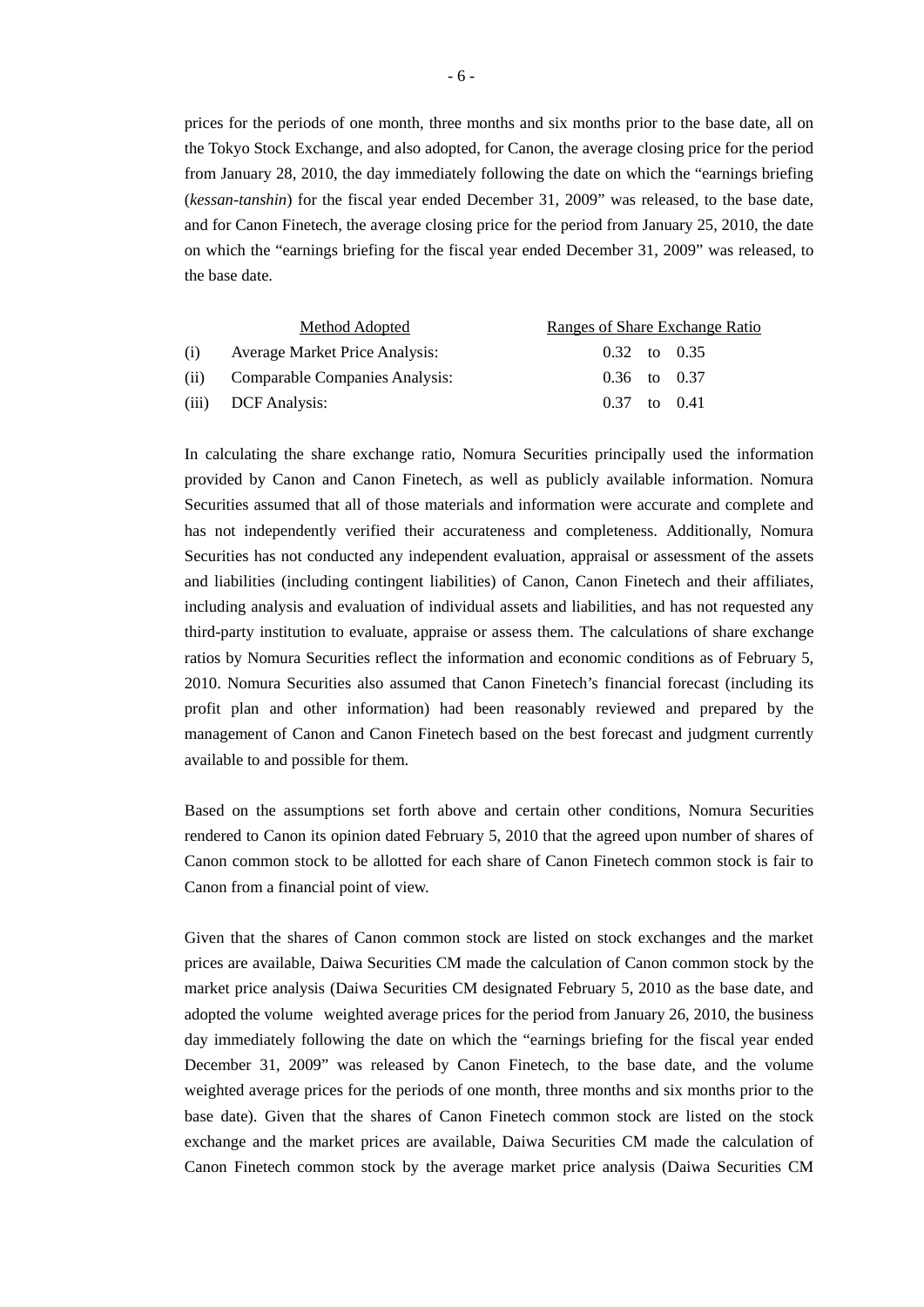designated February 5, 2010 as the base date, and adopted the volume weighted average prices for the period from January 26, 2010, the business day immediately following the date on which the "earnings briefing for the fiscal year ended December 31, 2009" was released by Canon Finetech, to the base date, and the volume weighted average prices for the periods of one month, three months and six months prior to the base date), the comparable companies analysis given that there exist multiple analogous listed companies comparable to Canon Finetech, and the analogy of the stock valuation based on comparable companies analysis is feasible, and the discounted cash flow analysis (the "DCF Analysis") to reflect the future business activities in its appraisal. The appraisal range with the value of one share of Canon common stock being 1 is as shown below:

|      | Method Adopted                 | Appraisal Ranges of Share Exchange Ratio |  |  |
|------|--------------------------------|------------------------------------------|--|--|
| (i)  | Market Price Analysis:         | 0.316 to 0.345                           |  |  |
| (ii) | Comparable Companies Analysis: | $0.343$ to $0.450$                       |  |  |
|      | (iii) DCF Analysis:            | $0.363$ to $0.526$                       |  |  |

In calculating the share exchange ratio, Daiwa Securities CM used the information provided by Canon and Canon Finetech, as well as publicly available information and data, and assumed that all of those materials, data and information were accurate and complete. Daiwa Securities CM has never independently verified the accurateness, credibility, completeness and reasonableness of those materials, data and information. Additionally, Daiwa Securities CM has not independently evaluated, appraised or assessed the assets and liabilities (including off-balance-sheet assets and liabilities, and other contingent liabilities) of Canon, Canon Finetech and their affiliates, including analysis and evaluation of individual assets and liabilities, and has never requested any third-party agency to evaluate, appraise or assess them. It is also assumed that Canon Finetech's business plan and financial forecast has been reasonably prepared by the management of Canon Finetech pursuant to appropriate procedures and based on their current best forecast and judgment.

Based on the assumptions set forth above and other assumptions and qualifications, Daiwa Securities CM delivered to the board of directors of Canon Finetech its opinion dated February 8, 2010 that the agreed number of shares of Canon common stock to be allotted for one share of Canon Finetech common stock is fair to common shareholders of Canon Finetech (excluding Canon) from a financial point of view.

#### (2) Progress of calculation

Canon and Canon Finetech diligently examined the results of professional analysis and advice on the calculation of the proposed share exchange ratios submitted by the above-mentioned third-party appraisal agencies designated by each company, and each company considered the capital relationship between Canon and Canon Finetech, the share exchange ratios in similar share exchange transactions in the past, the financial conditions, business performance trends,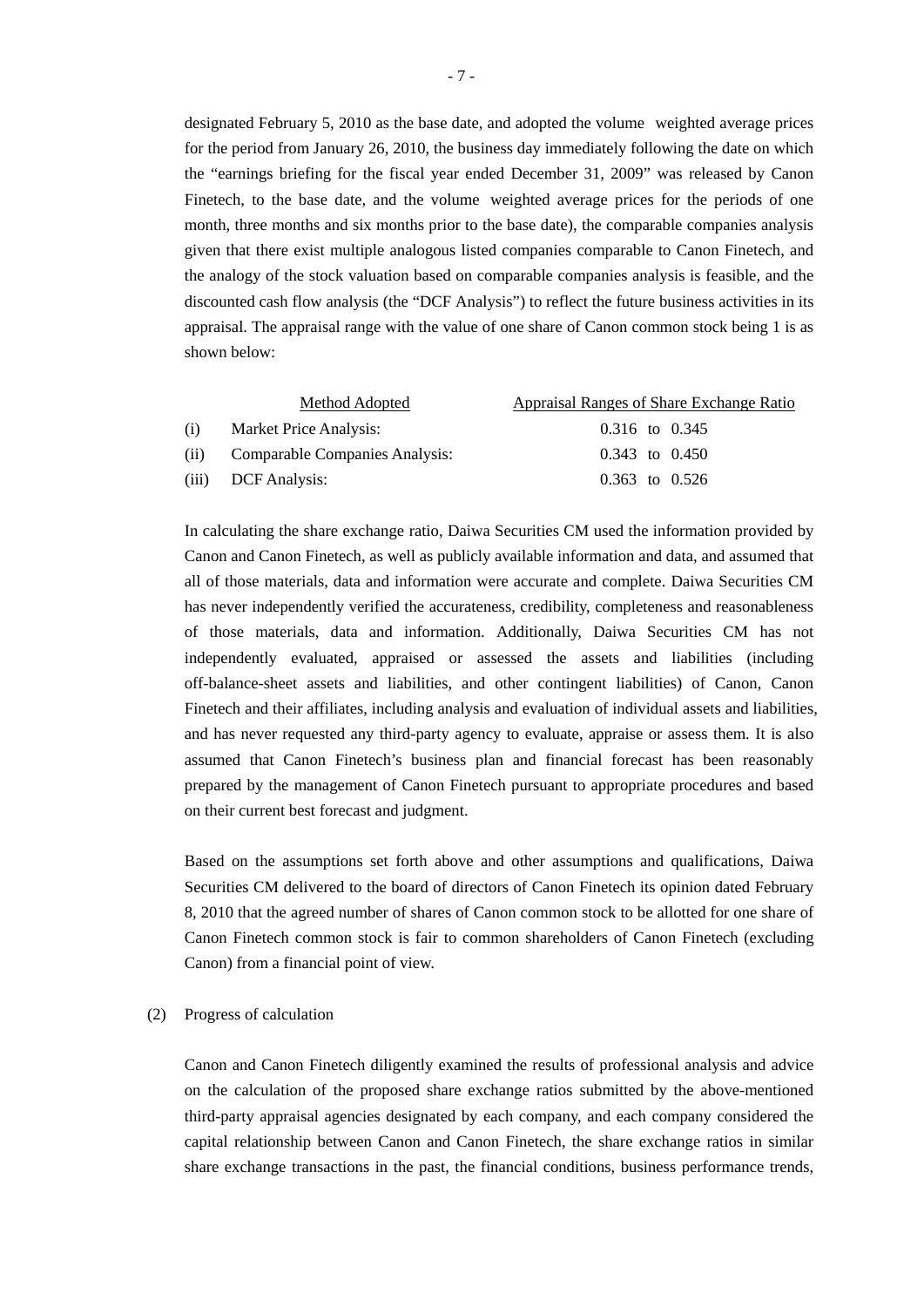stock price trends, dividend trends and other relevant aspects of both companies. After repeated negotiations and discussions based on these aspects, it was determined that the share exchange ratio described in Section 2(3) above is reasonable and would contribute to shareholder interests of both companies. As a result, the Boards of Directors of Canon and Canon Finetech determined the share exchange ratio under the Share Exchange at their meetings held on February 8, 2010, and Canon and Canon Finetech entered into the share exchange agreement.

The share exchange ratio may be changed after discussion between Canon and Canon Finetech, in case of a material change in the assumptions based on which the ratio was calculated.

#### (3) Relationship with the appraisal agencies

Both Nomura Securities and Daiwa Securities CM are not the related parties of Canon and Canon Finetech, and have no material interest in the Share Exchange.

## (4) Prospect for delisting and reasons

Canon Finetech will become a wholly owned subsidiary of Canon effective May 1, 2010, the day on which the Share Exchange becomes effective, and shares of Canon Finetech will be delisted on April 27, 2010 after the applicable procedural steps in accordance with the delisting standards of the Tokyo Stock Exchange (last trading day will be April 26, 2010).

Canon Finetech shares cannot be traded on the Tokyo Stock Exchange after they are delisted.

As described in Section 1 above, the Share Exchange is intended to improve the corporate values of Canon and Canon Finetech by making Canon Finetech a wholly owned subsidiary of Canon, and its direct purpose is not to have Canon Finetech shares delisted. As the result of the Share Exchange, however, Canon Finetech common stock will be delisted from the Tokyo Stock Exchange.

The shares of Canon common stock to be delivered in consideration of the Share Exchange are listed on the Tokyo Stock Exchange, Osaka Securities Exchange Co., Ltd., Nagoya Stock Exchange, Inc., Fukuoka Stock Exchange, and Sapporo Securities Exchange. While shareholders who hold 264 or more shares of Canon Finetech and who will be delivered 100 shares (constituting the trading unit) or more of Canon upon the Share Exchange may be partially allotted shares representing any fraction of one trading unit in proportion to the number of shares held, shares constituting one or more trading units can continue to be traded on the Tokyo Stock Exchange, Osaka Securities Exchange Co., Ltd., Nagoya Stock Exchange, Inc., Fukuoka Stock Exchange, and Sapporo Securities Exchange, which would secure the marketability of shares.

Shareholders who hold less than 264 shares of Canon Finetech common stock and who will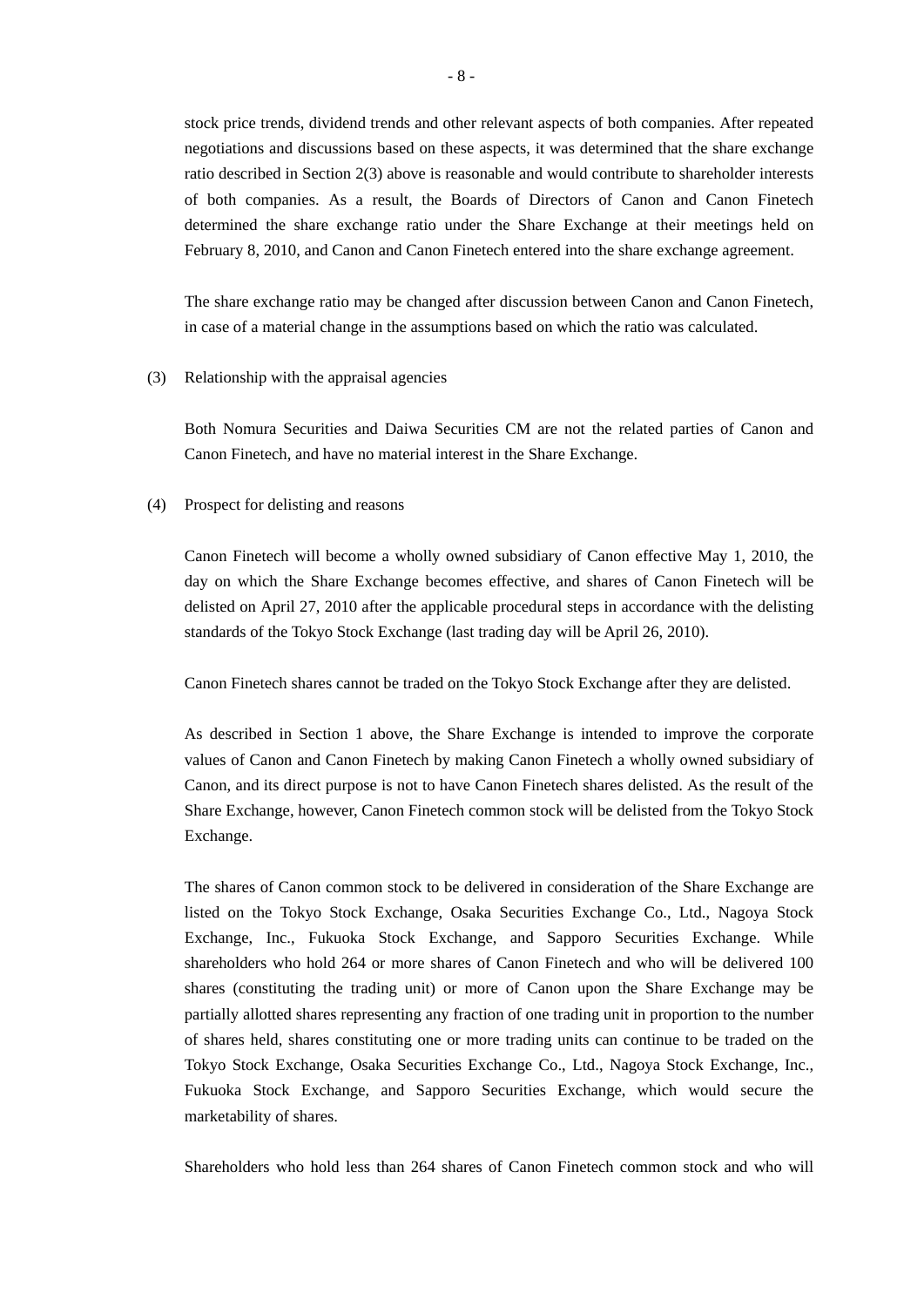hold less than 100 shares of Canon, representing the fractional shares of Canon upon the Share Exchange, cannot sell such fractional shares on the exchange-traded markets, but can utilize the Repurchase Method and the Additional Purchase Method for such fractional shares of Canon. For details of treatment under these methods, refer to Section 2(3) (Note 3) above.

For details of treatment in case of any fraction of less than one share upon the Share Exchange, refer to Section 2(3) (Note 4) above.

Also, Canon Finetech shareholders can continue to trade in Canon Finetech shares held by them on the Tokyo Stock Exchange as in the past on or prior to the last trading date, April 26, 2010 (scheduled) and exercise their rights prescribed in the Companies Act and other related laws, ordinances and regulations

### (5) Measures for securing fairness

Canon already holds 57.59% of the number of issued shares of Canon Finetech. In connection with the consummation of the Share Exchange, Canon requested Nomura Securities as the third-party appraisal agency to calculate the share exchange ratio in order to secure the fairness of the share exchange ratio under the Share Exchange. Based on the results of that calculation, Canon held negotiations and discussions with Canon Finetech, and the Board of Directors of Canon adopted the resolution for the Share Exchange at the share exchange ratio described in Section 2(3) above at its meeting held on February 8, 2010. Canon received an opinion (fairness opinion) dated February 5, 2010 from Nomura Securities that the share exchange ratio described in Section 2(3) above is reasonable to Canon from a financial point of view.

Meanwhile, in connection with the consummation of the Share Exchange, Canon Finetech requested Daiwa Securities CM as the third-party appraisal agency to calculate the share exchange ratio in order to secure the fairness of the Share Exchange ratio. Based on the results of that calculation, Canon Finetech held negotiations and discussions with Canon, and the Board of Directors of Canon Finetech adopted the resolution for the Share Exchange at the share exchange ratio described in Section 2(3) above at its meeting held on February 8, 2010. Canon Finetech received an opinion (fairness opinion) dated February 8, 2010 from Daiwa Securities CM that the share exchange ratio described in Section 2(3) above is fair to the common shareholders of Canon Finetech (excluding Canon) from a financial point of view.

Canon Finetech designated Oh-Ebashi LPC & Partners as its legal adviser, and received advice on appropriate steps and other actions for the Share Exchange from a legal point of view.

## (6) Measures for avoiding a conflict of interest

The Board of Directors of Canon Finetech has no director who concurrently serves as an officer or employee of Canon. Of the outside auditors of Canon Finetech, two individuals who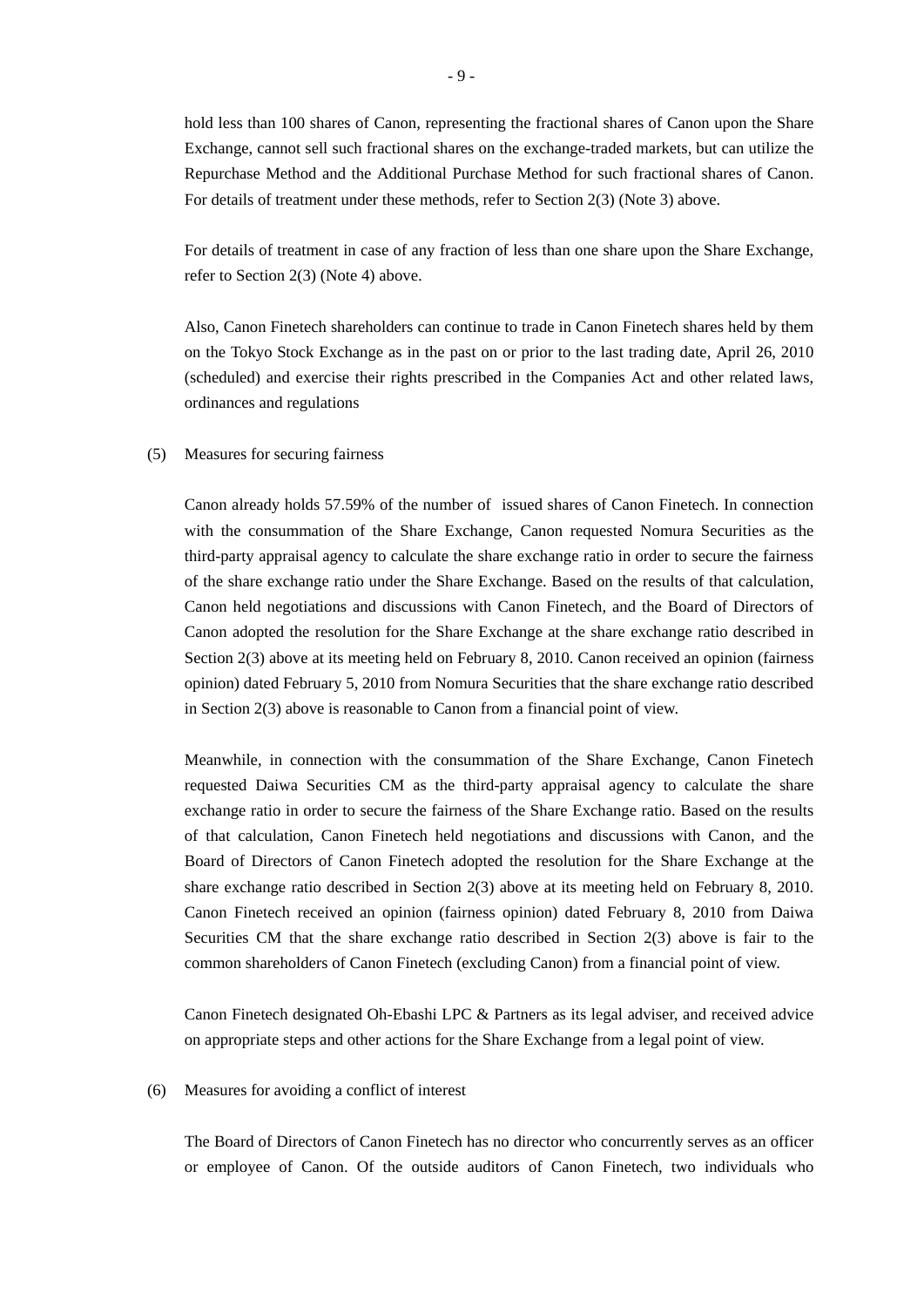concurrently serve as Corporate auditors of Canon did not participate in the meeting of the Board of Directors of Canon Finetech to approve the Share Exchange in order to avoid a conflict of interest.

The Board of Directors of Canon has taken no special measure, because no board member concurrently serves as an officer or employee of Canon Finetech.

4. Outline of the Parties to the Share Exchange (as of December 31, 2009)

|      |                         | Wholly owning parent company                                       | Wholly owned subsidiary resulting                                     |  |
|------|-------------------------|--------------------------------------------------------------------|-----------------------------------------------------------------------|--|
|      |                         | resulting from the Share Exchange                                  | from the Share Exchange                                               |  |
| (1)  | Trade name:             | Canon Inc.                                                         | Canon Finetech Inc.                                                   |  |
| (2)  | Location:               | 30-2, Shimomaruko 3-chome                                          | 717, Yaguchi, Misato-shi                                              |  |
|      |                         | Ota-ku, Tokyo                                                      | Saitama Pref.                                                         |  |
| (3)  | Name and title of       | Fujio Mitarai                                                      | Ikuo Soma                                                             |  |
|      | representative:         | Chairman and CEO                                                   | President and Representative                                          |  |
|      | Nature of business:     |                                                                    | Director                                                              |  |
| (4)  |                         | Development, manufacture and sale<br>of office equipment, consumer | Manufacture and sale of printers,<br>office and peripheral equipment, |  |
|      |                         | products, and industrial and other                                 | industrial equipment, and chemical                                    |  |
|      |                         | equipment                                                          | products                                                              |  |
| (5)  | Capital:                | ¥174,762 million                                                   | ¥3,451 million                                                        |  |
| (6)  | Incorporation date:     | August 10, 1937                                                    | December 14, 1953                                                     |  |
| (7)  | No. of issued shares:   | 1,333,763,464 shares                                               | 42,533,243 shares                                                     |  |
| (8)  | Fiscal year end:        | December 31                                                        | December 31                                                           |  |
| (9)  | No. of employees:       | 168,879 persons (consolidated)                                     | 7,429 persons (consolidated)                                          |  |
| (10) | Main banks:             | Mizuho Corporate Bank, Ltd.                                        | Mizuho Bank, Ltd.                                                     |  |
|      |                         | Sumitomo Mitsui Banking                                            | Sumitomo Mitsui Banking                                               |  |
|      |                         | Corporation                                                        | Corporation                                                           |  |
|      |                         | The Bank of Tokyo-Mitsubishi                                       | The Bank of Tokyo-Mitsubishi UFJ,                                     |  |
| (11) | Major shareholders      | UFJ, Ltd.<br>The Daiichi Mutual Life Insurance                     | Ltd.<br>Canon Inc.<br>57.59%                                          |  |
|      | and shareholding ratio: | 5.60%<br>Company                                                   | Japan Trustee Services Bank, Ltd.                                     |  |
|      |                         | Japan Trustee Services Bank, Ltd.                                  | 2.57%<br>(trust account)                                              |  |
|      |                         | (trust account)<br>5.09%                                           | The Master Trust Bank of Japan,                                       |  |
|      |                         | The Master Trust Bank of Japan,                                    | 2.41%<br>Ltd. (trust account)                                         |  |
|      |                         | 3.87%<br>Ltd. (trust account)                                      | <b>BBH</b> for Fidelity Low Price Stock                               |  |
|      |                         | Moxley & Co. (through its standing                                 | Fund (through its standing agent,                                     |  |
|      |                         | agent, The Bank of                                                 | The Bank of Tokyo-Mitsubishi UFJ,                                     |  |
|      |                         | Tokyo-Mitsubishi UFJ, Ltd.) 3.78%                                  | 1.52%<br>Ltd.                                                         |  |
|      |                         | JPMorgan Chase Bank 380055<br>(through its standing agent, The     | Canon Finetech Employee<br>Shareholding Plan<br>1.41%                 |  |
|      |                         | Bank of Tokyo-Mitsubishi UFJ,                                      |                                                                       |  |
|      |                         | Ltd.<br>2.99%                                                      |                                                                       |  |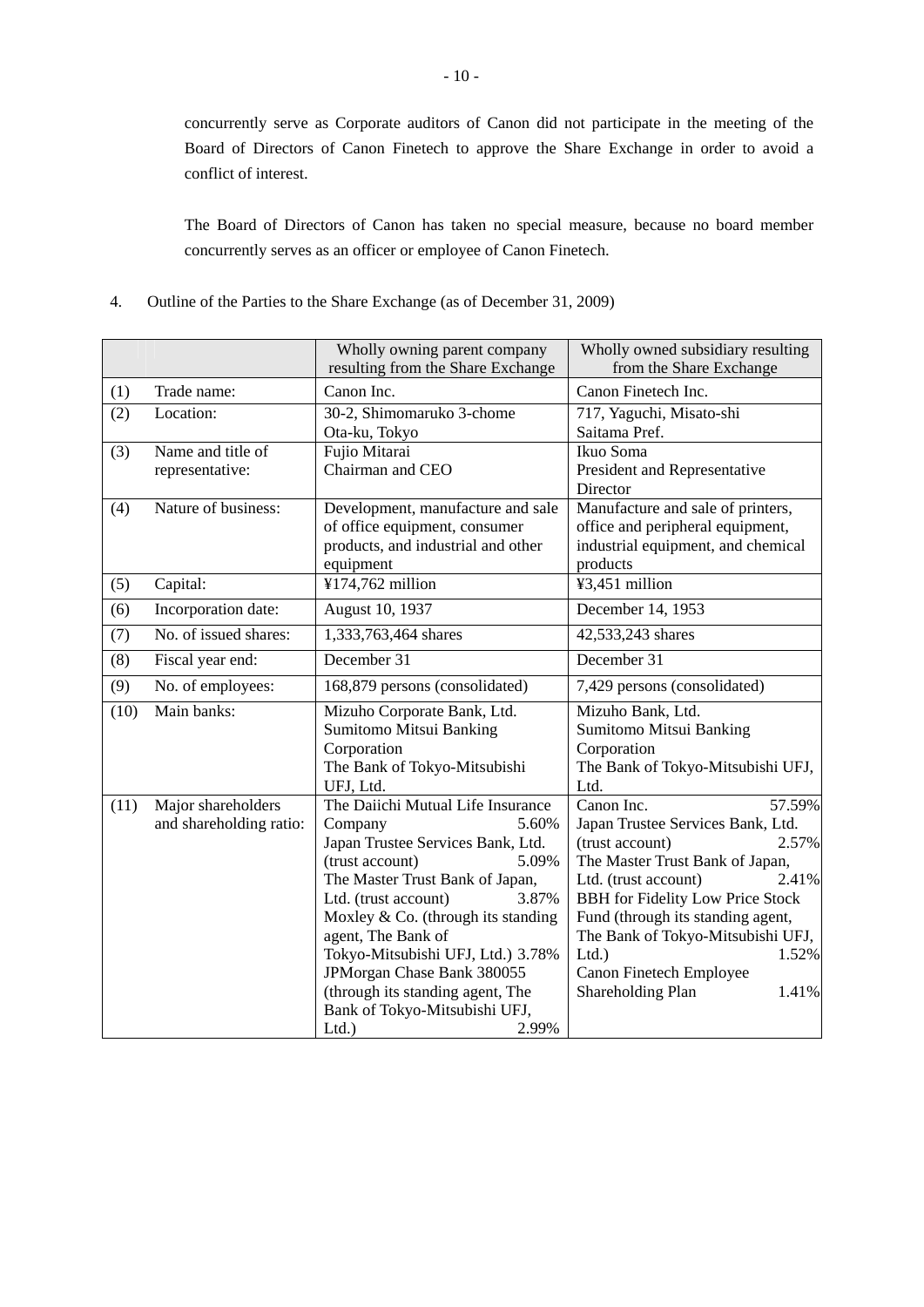| (12) | Relationship between the parties:                                                                      |                                                                                                                                                                                |                                                                                            |                                                                        |           |           |           |
|------|--------------------------------------------------------------------------------------------------------|--------------------------------------------------------------------------------------------------------------------------------------------------------------------------------|--------------------------------------------------------------------------------------------|------------------------------------------------------------------------|-----------|-----------|-----------|
|      | Capital relationship:                                                                                  | Canon holds 57.59% of the number of issued shares of Canon Finetech<br>$(24,496,816 \text{ shares})$ (as of February 8, 2010), and is the parent company of<br>Canon Finetech. |                                                                                            |                                                                        |           |           |           |
|      | Personnel relationship:                                                                                | Finetech.                                                                                                                                                                      | Two corporate auditors of Canon concurrently serve as auditors of Canon                    |                                                                        |           |           |           |
|      | Commercial<br>relationship:                                                                            | from Canon Finetech.                                                                                                                                                           |                                                                                            | Canon purchases accessories, parts and components for office equipment |           |           |           |
|      | Related Party or not:                                                                                  |                                                                                                                                                                                | Canon Finetech is a consolidated subsidiary of Canon and is the related<br>party of Canon. |                                                                        |           |           |           |
| (13) | Financial conditions and operating results for the most recent three fiscal years (consolidated basis) |                                                                                                                                                                                |                                                                                            |                                                                        |           |           |           |
|      |                                                                                                        | Canon Inc.<br>Canon Finetech Inc.                                                                                                                                              |                                                                                            |                                                                        |           |           |           |
|      | Fiscal year end                                                                                        | Dec. 07                                                                                                                                                                        | Dec. 08                                                                                    | Dec. 09                                                                | Dec. 07   | Dec. 08   | Dec. 09   |
|      | Consolidated net assets (*)                                                                            | 2,922,336                                                                                                                                                                      | 2,659,792                                                                                  | 2,688,109                                                              | 79,444    | 71,478    | 73,184    |
|      | Consolidated total assets                                                                              | 4,512,625                                                                                                                                                                      | 3,969,934                                                                                  | 3,847,557                                                              | 117,650   | 98,324    | 95,955    |
|      | Consolidated net assets per                                                                            | ¥2.317.39                                                                                                                                                                      | ¥2,154.57                                                                                  | ¥2,177.53                                                              | ¥1.622.08 | ¥1,667.93 | ¥1,703.75 |
|      | share (yen) $(*)$                                                                                      |                                                                                                                                                                                |                                                                                            |                                                                        |           |           |           |
|      | Consolidated sales                                                                                     | 4,481,346                                                                                                                                                                      | 4,094,161                                                                                  | 3,209,201                                                              | 171,577   | 148,561   | 108,148   |
|      | Consolidated operating<br>profit                                                                       | 756,673                                                                                                                                                                        | 496,074                                                                                    | 217,055                                                                | 10,550    | 6,659     | 3,597     |
|      | Consolidated net income<br>before tax                                                                  | 768,388                                                                                                                                                                        | 481,147                                                                                    | 219,355                                                                | 9,787     | 8,136     | 3,064     |
|      | Consolidated net income                                                                                | 488,332                                                                                                                                                                        | 309,148                                                                                    | 131,647                                                                | 5,728     | 6,153     | 2,226     |
|      | Consolidated net income<br>per share (yen)                                                             | ¥377.59                                                                                                                                                                        | ¥246.21                                                                                    | ¥106.64                                                                | ¥135.63   | ¥145.24   | ¥52.35    |
|      | Dividend per share (yen)                                                                               | ¥110.00                                                                                                                                                                        | ¥110.00                                                                                    | ¥110.00                                                                | ¥30.00    | ¥30.00    | 424.00    |

(¥ in millions, except where otherwise noted)

(\*) The consolidated financial statements of Canon Inc. have been presented in compliance with U.S. accounting standards, and its consolidated net assets and consolidated net assets per share represents its consolidated shareholders' equity and consolidated shareholders' equity per share, respectively.

|     |                     | 100% parent company resulting from the Share Exchange           |
|-----|---------------------|-----------------------------------------------------------------|
| (1) | Trade name:         | Canon Inc.                                                      |
| (2) | Location:           | 30-2, Shimomaruko 3-chome, Ota-ku, Tokyo                        |
| (3) | Name and title of   | Fujio Mitarai                                                   |
|     | representative:     | Chairman and CEO                                                |
| (4) | Nature of business: | Development, manufacture and sale of office equipment, consumer |
|     |                     | products, and industrial and other equipment                    |
| (5) | Capital:            | ¥174,762 million                                                |
| (6) | Fiscal year end:    | December 31                                                     |
| (7) | Net assets:         | To be determined                                                |
| (8) | Total assets:       | To be determined                                                |

## 5. Condition after the Share Exchange

## 6. Accounting Overview

The Share Exchange is expected to be accounted for as equity transactions in accordance with U.S. generally accepted accounting principles, resulting in no goodwill.